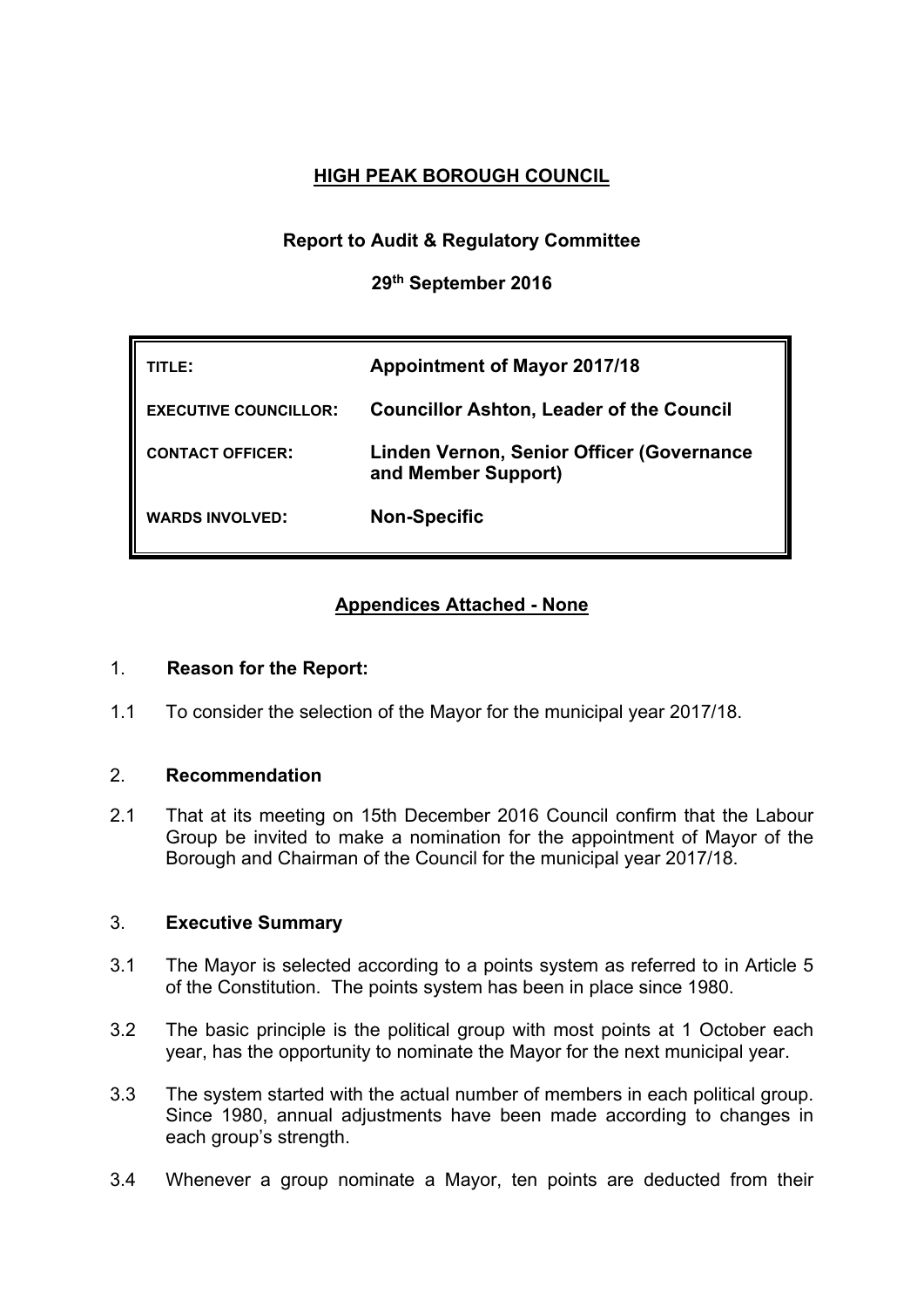points total and this shows up the following October.

### 4. **Options and Analysis**

- 4.1 The points allocated to the political groups have been adjusted following the elections held in May this year.
- 4.2 The points system for the selection of the Mayor currently stands as follows:

| Group                                            | Points as<br>at                     | Mayor for<br>2016/17 | Points as<br>at              |
|--------------------------------------------------|-------------------------------------|----------------------|------------------------------|
| Conservative                                     | 1.10.15<br>$12 - 10 +$<br>$23 = 25$ | X                    | 1.10.16<br>$25 - 10 =$<br>15 |
| Labour                                           | $7 + 17 =$<br>24                    |                      | 24                           |
| Liberal<br>Democrat &<br>Independent<br>Alliance | $8 + 3 =$<br>11                     |                      | 11                           |

- 4.3 In respect of the Deputy Mayor, the points system does not apply.
- 4.4 Some years, the Deputy Mayor has been chosen with a view to progressing to Mayor the following year, but this is not always the case.

#### 5. **Implications**

5.1 Community Safety - (Crime and Disorder Act 1998)

None

5.2 Workforce

None

5.3 Equality and Diversity/Equality Impact Assessment

This report has been prepared in accordance with the Council's Diversity and Equality Policies.

5.4 Financial Considerations

There is budget provision in 2016/17 for an allowance of £6,680 for the Mayor and £1,270 for the Deputy Mayor.

5.5 Legal

None other than those referred to in the report.